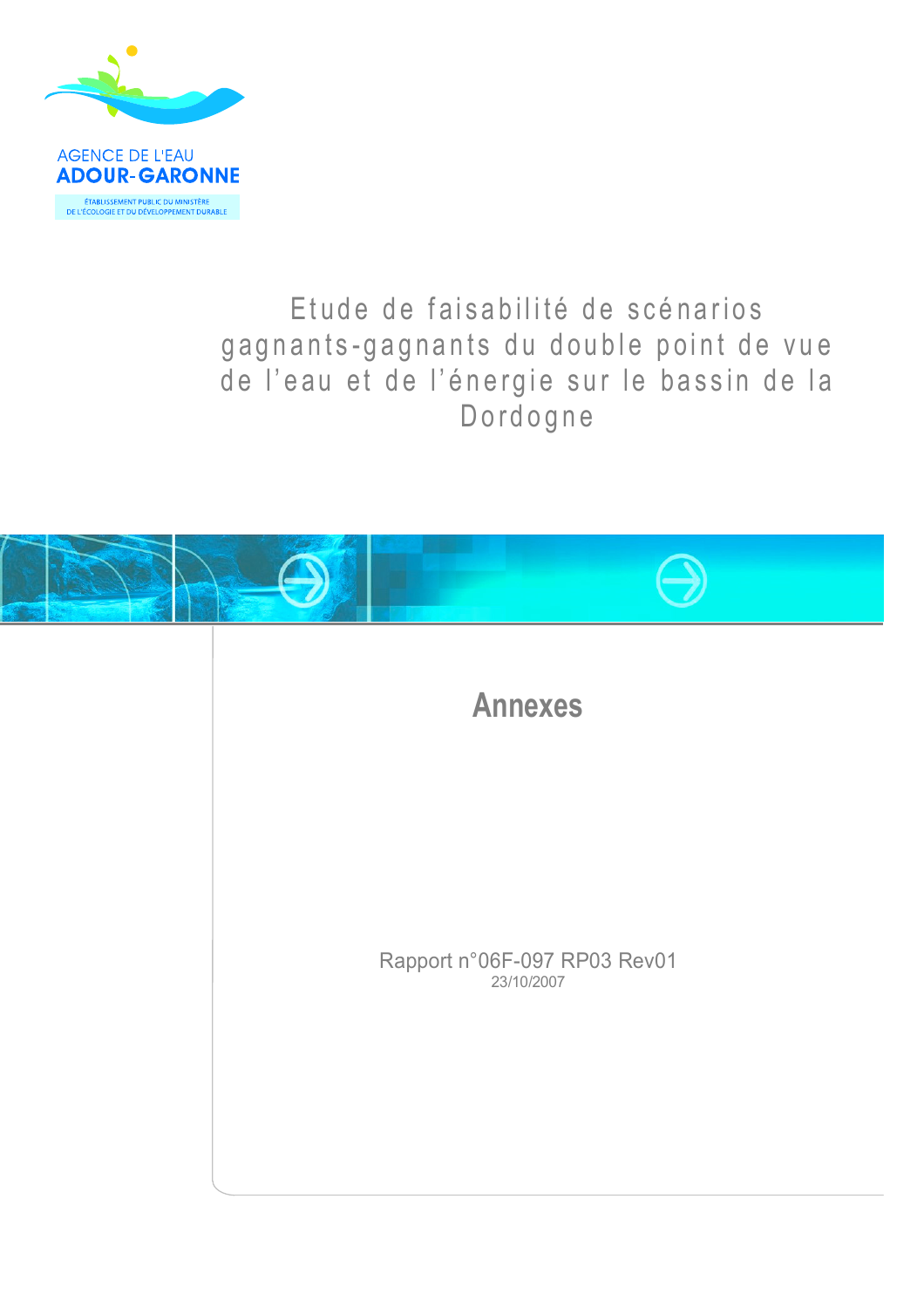

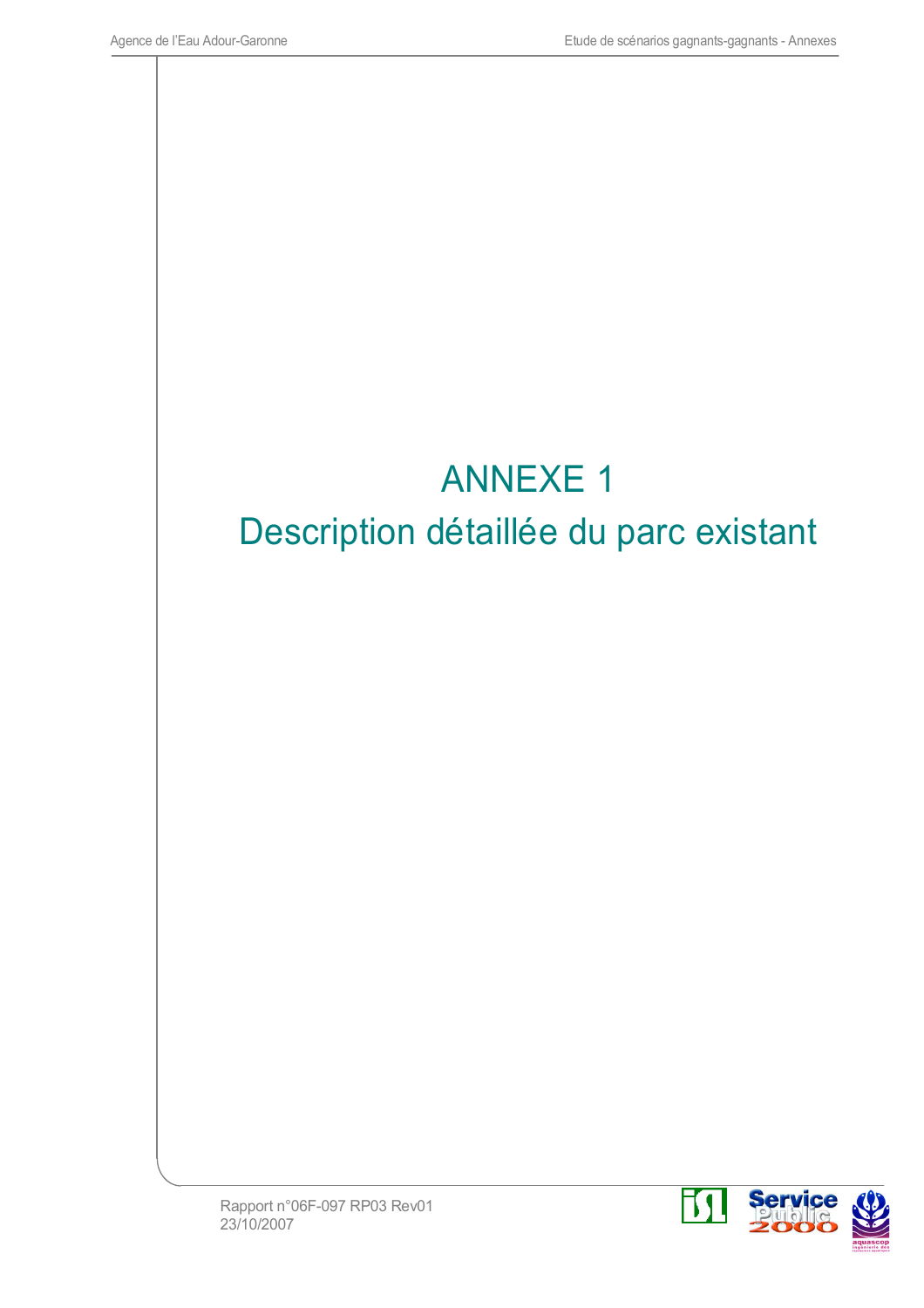| Code de<br>l'usine | Propriétaire | gori maximum<br>e (MW) | <b>Débit</b> Nom de la Nom Cours Nom du Hauteur<br>(m3/s) prise d'eau <b>Eau</b> barrage (m) |  |  |  | cote de la Capacité superfice<br>retenue utile du bassin module Productibl Court- Q réservé<br>(NGL) (Mm3) versant (m3) e (GWh) circuitée (% module) |  |
|--------------------|--------------|------------------------|----------------------------------------------------------------------------------------------|--|--|--|------------------------------------------------------------------------------------------------------------------------------------------------------|--|
|                    |              |                        |                                                                                              |  |  |  |                                                                                                                                                      |  |

#### **Complexe Vézère**

|                | 19112001 MONCEAUX  | ELECTRICITE DE FRANCE  L                             | 16.  | 15,80 | MONCEAUX                       | Vézère  | <b>MONCEAUX</b>  |        | 663,000 | 19,200 | 205,000 | 6.100  | 56,0 |    | 2,5%     |
|----------------|--------------------|------------------------------------------------------|------|-------|--------------------------------|---------|------------------|--------|---------|--------|---------|--------|------|----|----------|
|                |                    | 19269001 TREIGNAC BARIOUSSES ELECTRICITE DE FRANCE E | 31,  | 23,20 | LAMBRE                         | Alembre | <b>AMBRE</b>     | 2.000  | 516,000 |        | 32,000  | 1,700  | 85,0 |    |          |
|                |                    |                                                      |      |       | <b>TREIGNAC</b>                | Vézère  | <b>TREIGNAC</b>  | 22,500 | 513,000 | 6,840  | 231,000 | 7,230  |      |    | 2,5%     |
|                |                    | 19269002 TREIGNAC BARIOUSSES ELECTRICITE DE FRANCE   |      | 0,50  | TREIGNAC (Gr <sup>Vézère</sup> |         | <b>TREIGNAC</b>  | 22,50  | 513,000 | 6,840  | 231,000 | 7,230  |      |    | 0,0%     |
|                | 19001001 PEYRISSAC | ELECTRICITE DE FRANCE E                              |      | 15,00 | <b>PEYRISSAC</b>               | Vézère  | <b>PEYRISSAC</b> | 10,000 | 341,000 | 0,730  | 385,000 | 11,100 | 4.8  |    | 2,5%     |
| 19288001 BIARD |                    | ELECTRICITE DE FRANCE   F                            |      | 21,00 | <b>BIARD</b>                   | Vézère  | BIARD            | 2,000  | 181,460 | 0,100  | 956,000 | 21,600 |      |    | $10,0\%$ |
| 19288002 POUCH |                    | ELECTRICITE DE FRANCE   F                            |      | 27,00 | <b>POUCH</b>                   | Vézère  | <b>POUCH</b>     | 7,000  | 172,100 |        | 960,000 | 21,700 |      | ገጋ | 10,0%    |
|                | 19005001 SAILLANT  | ELECTRICITE DE FRANCE E                              | 14,0 | 41,50 | <b>SAILLANT</b>                | Vézère  | SAILLANT         | 32,200 | 166,350 | 0,370  | 963,000 | 21,800 | 57.0 |    | $10,0\%$ |

**DONT LAC ET ECLUSEE** 

64,9  $62,5$ 

## **Complexe Cère**

**TOTAL** 

|                | 15182001 St ETIENNE CANTALES | ELECTRICITE DE FRANCE     | 106,5 | 213,00 | St ETIENNE CACère  |                  | <b>St ETIENNE CA</b> | 63,000 |         | 00,600 | 691,000 | 19,350 | 87,0  |      | 2,5%  |
|----------------|------------------------------|---------------------------|-------|--------|--------------------|------------------|----------------------|--------|---------|--------|---------|--------|-------|------|-------|
| 15094001 NEPES |                              | ELECTRICITE DE FRANCE     | 2,8   | 27,50  | <b>INEPES</b>      | Cère             | <b>NEPES</b>         | 14,000 | 454,000 | .150   | 731,000 | 20,300 | 7,8   | 27,3 | 10,0% |
|                | 19034001 LAMATIVIE           | ELECTRICITE DE FRANCE   E | 28,2  | 28,00  | <b>MONTVERT</b>    | Cère             | <b>MONTVERT</b>      | 4,500  | 428,500 |        | 764,000 | 22,100 | 85,0  | 21.0 | 2,5%  |
|                | 19034002 LAVAL DE CERE 1     | ELECTRICITE DE FRANCE     | 29,2  | 36,00  | <b>CAMPS</b>       | <b>Cère</b>      | <b>CAMPS</b>         | 6,500  | 275,400 | 0,030  | 819,000 | 22,430 | 72,0  |      | 2,5%  |
|                |                              |                           |       |        | CANDES <sup></sup> | Candes           | <b>CANDES1</b>       | 3,500  | 271,500 | 0.010  | 20,800  | 0,510  |       |      |       |
|                |                              |                           |       |        | <b>ESCAUMEL</b>    | <b>Escalmels</b> | <b>ESCAUMEL</b>      | 3,600  | 275,200 |        | 86,200  | 2,070  |       |      | 2.5%  |
|                | 46071001 LAVAL DE CERE 2     | ELECTRICITE DE FRANCE E   | 96,0  | 43,90  | MEPES              | Cère             | <b>NEPES</b>         | 14,000 | 454,00  | 150    | 731,000 | 20,30  | 240,0 | 27.3 | 2,5%  |
|                |                              |                           |       |        | <b>CANDES 2</b>    | Candes           | <b>CANDES 2</b>      | 39,500 | 442,00  | .490   | 20,000  | 0,480  |       | 2,9  | 2,5%  |
|                |                              |                           |       |        | <b>ESCAUMEL 2</b>  | Escalmels        | <b>ESCAUMEL</b>      | 16,000 | 454,00  | 0,020  | 80,000  | 1,930  |       | 0,3  | 2,5%  |
|                | 46117001 BRUGALE             | ELECTRICITE DE FRANCE     | 5,1   | 52,50  | <b>BRUGALE</b>     | Cère             | <b>BRUGALE</b>       | 15,000 | 160,000 | 0,640  | 958,000 | 25,800 | 12,7  |      | 2.5%  |

| TOTAL                      | 267.8 |
|----------------------------|-------|
| <b>DONT LAC ET ECLUSEE</b> | 267.8 |

# **Complexe Maronne**

| 15153001 ENCHANET          | ELECTRICITE DE FRANCE  L  | 31,6 | 69,00 | <b>ENCHANET</b>       | Maronne         | <b>ENCHANET</b>                        |        | 432,000 | 75,950 | 513,000 | 28,300 | 58,0  |        | 2,5% |
|----------------------------|---------------------------|------|-------|-----------------------|-----------------|----------------------------------------|--------|---------|--------|---------|--------|-------|--------|------|
|                            |                           |      |       | <b>ENCON</b>          | <b>Enèon</b>    | <b>ENCON</b>                           | 1,800  | 440,000 | 0.010  | 61,00   | 1,680  |       |        | 2,5% |
| 19205001 St GENIEZ O MERLE | ELECTRICITE DE FRANCE E   | 36,2 | 42,00 | <b>GOUR NOIR</b>      | <b>IMaronne</b> | <b>GOUR NOIR</b>                       | 38,000 | 370,000 | 4,580  | 594,000 | 16,300 | 124,0 | 10,7   | 2,5% |
|                            |                           |      |       | GOURDALOUP Gourdaloup |                 | <b>GOURDALOUR</b>                      | 3,500  | 384,000 |        | 11,000  | 0,280  |       |        | 2,5% |
|                            |                           |      |       | <b>EL COMBEL</b>      |                 | <b>EL COMBEL</b>                       | 3,300  | 401,000 |        | 5,000   | 0,130  |       | . വ    | 2,5% |
|                            |                           |      |       |                       |                 | GLANE MALES Glane de Males GLANE MALES | 0.700  | 509,700 |        | 20,000  | 0,500  |       | $\sim$ | 2,5% |
| 19091001 HAUTEFAGE         | ELECTRICITE DE FRANCE   E | 20,9 | 46,40 | HAUTEFAGE Maronne     |                 | <b>HAUTEFAGE</b>                       | 51.750 | 246,500 | 12,600 | 755,000 | 19,400 | 74.0  |        | 2,5% |

**TOTAL** 88,7 **DONT LAC ET ECLUSEE** 88,7  $215,1$  $203,5$ 

 $504, 5$  $504,5$ 

256,0 256,0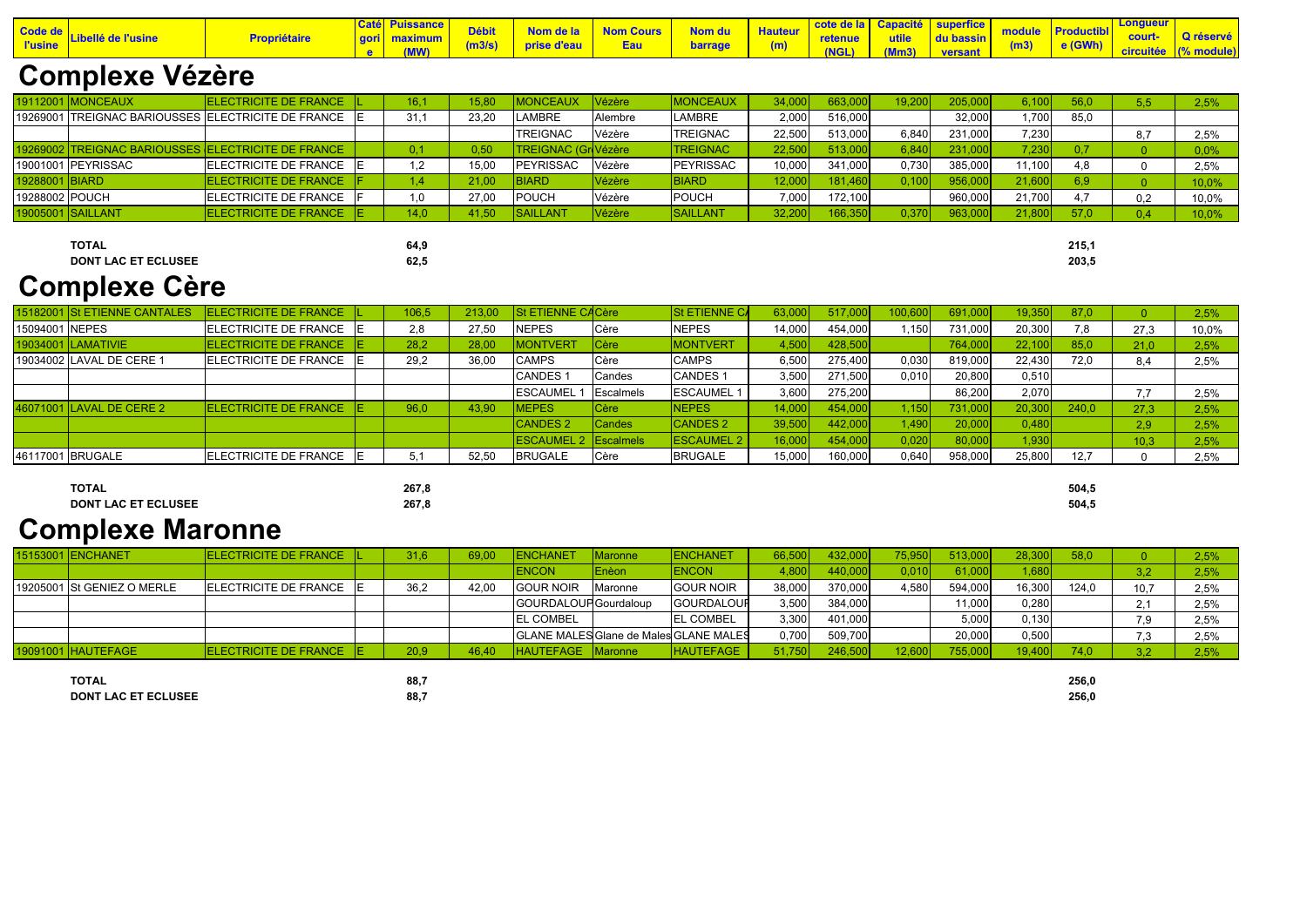### **Complexe Rhue-Bort**

|               | 15170001 COINDRE      | SOCIETE HYDRO-ELECTRICE      |     | 25,0  | 28,70  | <b>JOURNIAC</b>      | <b>Petite Rhue</b>   | <b>JOURNIAC</b>         | 29,000  | 693,000  | 0,270   | 189,000  | 6,180  | 00,0  | 3,6  | 2,5%  |
|---------------|-----------------------|------------------------------|-----|-------|--------|----------------------|----------------------|-------------------------|---------|----------|---------|----------|--------|-------|------|-------|
|               |                       |                              |     |       |        | <b>St AMANDIN</b>    | Saint-Amandin        | <b>St AMANDIN</b>       | 3,000   | 694,300  |         | 8,500    | 0,130  |       |      |       |
|               |                       |                              |     |       |        | <b>ESSARTS</b>       | <b>Grande Rhue</b>   | <b>ESSARTS</b>          | 49,000  | 692,000  | 1,600   | 369,000  | 12,710 |       | 5,9  | 2,5%  |
|               | 15038001 AUZERETTE    | ELECTRICITE DE FRANCE        |     | 29,8  | 12,60  | <b>TACT Sud</b>      | Tact                 | <b>TACT Sud</b>         | 7,150   | 878,100  | 0.010   | 3,000    | 0,080  | 100,0 |      | 2,5%  |
|               |                       |                              |     |       |        | <b>JARRIGE SUD</b>   |                      | <b>JARRIGE SUD</b>      | 11,500  | 825,000  | 9,000   | 9,000    | 0,250  |       |      | 2,5%  |
|               |                       |                              |     |       |        | <b>TARENTAINE</b>    | <b>ITarentaine</b>   | <b>TARENTAINE</b>       | 13,000  | 891,000  | 0.060   | 46,000   | 1,870  |       | 19,4 | 2,5%  |
|               |                       |                              |     |       |        | <b>EAU VERTE</b>     | Neuffonds            | <b>EAU VERTE</b>        | 8,000   | 887,500  | 0.010   | 40,000   | 1,660  |       | 19,1 | 2,5%  |
|               |                       |                              |     |       |        | <b>GABACUT</b>       | Gabacut              | <b>GABACUT</b>          | 8,400   | 929,000  | 0.010   | 26,000   | 1,080  |       | 10.2 | 2,5%  |
|               | 63047001 LA BOURBOULE | ELECTRICITE DE FRANCE        | IE. | 0,6   | 4,00   | LA BOURBOUL Dordogne |                      | <b>LA BOURBOU</b>       | 19,500  | 840,900  | 0,110   | 75,000   | 3,000  | 2,6   |      | 18,0% |
|               |                       |                              |     |       |        | <b>GUERY</b>         | Mortes de Guér GUERY |                         | 7,500   | 1244,450 | 0.010   | 6,900    | 0,250  |       |      |       |
|               | 63397001 St SAUVES    | <b>ELECTRICITE DE FRANCE</b> |     | 0,3   | 4,00   | <b>St SAUVES</b>     | Dordogne             | <b>St SAUVES</b>        | 7,500   | 796,500  | 0.010   | 81,000   | 3,200  | 1,0   |      | 17,0% |
|               | 15092001 LA RHUE      | <b>ELECTRICITE DE FRANCE</b> |     | 10,7  | 40,00  | <b>VAUSSAIRE</b>     | <b>Grande Rhue</b>   | <b><i>VAUSSAIRE</i></b> | 32,000  | 568,500  | 1,440   | 641,000  | 20,000 | 15,0  | 18.2 | 2,5%  |
| 19028001 BORT |                       | <b>ELECTRICITE DE FRANCE</b> |     | 232,8 | 252,50 | BORT                 | Dordogne             | <b>BORT</b>             | 124,000 | 542,500  | 407,400 | 1010,000 | 23,700 | 310,0 |      | 10,0% |

**TOTAL** 

299,2

**DONT LAC ET ECLUSEE** 

298,9

## **Complexe Haute-Dordogne**

|                  | <b>19175001 VAL BENEYTE</b> | <b>ELECTRICITE DE FRANCE</b> | IE. | 27,8  | 28,10  | <b>ARTAUDE</b>                  | Artaude                      | <b>ARTAUDE</b>      | 7,000  | 566,400 | 0,010   | 28,000   | 0,700   | 83,0  | 3,6  | 2,5%  |
|------------------|-----------------------------|------------------------------|-----|-------|--------|---------------------------------|------------------------------|---------------------|--------|---------|---------|----------|---------|-------|------|-------|
|                  |                             |                              |     |       |        | <b>LES CHAUMET</b>              | ¶Diège                       | <b>LES CHAUME</b>   | 32,500 | 547,500 | 6,500   | 480,000  | 9,160   |       | 6,8  | 2,5%  |
|                  | 15206001 St PIERRE MAREGES  | SOCIETE HYDRO-ELECTRICL      |     | 120,2 | 202,00 | <b>MAREGES</b>                  | Dordogne                     | <b>MAREGES</b>      | 89,500 | 417,000 | 35,270  | 2815,000 | 68,000  | 180,0 |      | 2,5%  |
|                  | 19113001 MAREGES            | SOCIETE HYDRO-ELECTRICL      |     | 146,0 | 251,00 | LA SAIGNES                      | Sumène                       | <b>LA SAIGNES</b>   | 1,500  | 442,600 |         | 126,750  | 2,850   | 100,0 |      | 2,5%  |
|                  |                             |                              |     |       |        | <b>MAREGES</b>                  | Dordogne                     | <b>MAREGES</b>      | 89,500 | 417,000 | 35,270  | 2815,000 | 68,000  |       |      | 2,5%  |
|                  | 19256001 NEUVIC D'USSEL     | <b>ELECTRICITE DE FRANCE</b> |     | 19,4  | 10,00  | <b>TRIOUZOUNE</b>               | Triouzoune                   | <b>TRIOUZOUNE</b>   | 24,300 | 600,500 | 20,900  | 130,000  | 2,800   | 46,5  | 11.6 | 2,5%  |
| 19264001   AIGLE |                             | ELECTRICITE DE FRANCE        |     | 360,0 | 555,00 | <b>VERGNE</b>                   | Pralendel                    | <b>VERGNE</b>       | 3,150  | 473,300 | 0,010   | 7,000    | 0,140   | 500,0 | 5,7  | 2,5%  |
|                  |                             |                              |     |       |        | <b>AUZE</b>                     | Auze                         | <b>AUZE</b>         | 11,000 | 351,000 | 0,010   | 147,000  | 3,800   |       | 8,8  | 2,5%  |
|                  |                             |                              |     |       |        | LUZEGE                          | Vianon                       | LUZEGE              | 40,000 | 360,000 | 2,800   | 386,000  | 9,700   |       | 15,3 | 2,5%  |
|                  |                             |                              |     |       |        | <b>AUBRE</b>                    | <b>Pont Aubert</b>           | <b>AUBRE</b>        | 3,250  | 517,000 | 0,010   | 23,000   | 0,530   |       | 8,6  | 2,5%  |
|                  |                             |                              |     |       |        | <b>AIGLE</b>                    |                              | <b>AIGLE</b>        | 84,000 | 342,000 | 158,400 | 3270,000 | 77,400  |       |      | 2,5%  |
|                  | 19125001 MARCILLAC          | <b>ELECTRICITE DE FRANCE</b> |     | 33,2  | 19,40  | <b>ETANG PREVOT</b>             |                              | <b>ETANG PREVOT</b> |        |         |         |          |         | 61,0  |      |       |
|                  |                             |                              |     |       |        | <b>ETANG FERRIEGane Chaloup</b> |                              | <b>ETANG FERRI</b>  | 6,000  | 507,450 | 0,800   | 19,000   | 0,470   |       | 25,3 | 2,5%  |
|                  |                             |                              |     |       |        | LA VALETTE                      | Doustre                      | LA VALETTE          | 44,800 | 492,000 | 30,080  | 140,000  | 3,900   |       | 24,5 | 10,0% |
|                  | 19258001 LA GLANE           | <b>ELECTRICITE DE FRANCE</b> |     | 4,6   | 2,50   | <b>SERVIERESL</b>               | EGlane de ServieSERVIERES LI |                     | 9,200  | 487,070 | 1,900   | 33,000   | 0,840   | 10,8  | 3,5  | 2,5%  |
|                  | 19222001 CHASTANG           | <b>ELECTRICITE DE FRANCE</b> | ΙE  | 290,0 | 533,00 | <b>CHASTANG</b>                 | Dordogne                     | <b>CHASTANG</b>     | 79,000 | 262,000 | 100,000 | 4127,000 | 94,300  | 500,0 |      | 2,5%  |
|                  | 19010001 ARGENTAT           | ELECTRICITE DE FRANCE        |     | 48,4  | 340,00 | <b>ARGENTAT</b>                 | Dordogne                     | <b>ARGENTAT</b>     | 31,000 | 192,000 | 5,580   | 4418,000 | 100,000 | 92,0  |      | 10,0% |

| TOTAL                      | 1049.6 |
|----------------------------|--------|
| <b>DONT LAC ET ECLUSEE</b> | 1049.6 |

# **Complexe Basse-Dordogne**

| 12407 JUU 1 |                  |                       | <b>V2 ON</b> | $- - -$ | 1auza( |          | <b>MAUZAC</b>    | $E = 76$ |        |       | 0.447     | 280,00  |       |       |
|-------------|------------------|-----------------------|--------------|---------|--------|----------|------------------|----------|--------|-------|-----------|---------|-------|-------|
| 24382001 TU | <b>TUILIERES</b> | ELECTRICITE DE FRANCE | 32,0         | 420,00  | LIERES | Dordogne | <b>TUILIERES</b> | 12,500   | ا1.100 | 0,150 | 13650,000 | 280,000 | 142,0 | 10,0% |
|             | 3ERAC            | TRICITE Z             |              | 57,00   |        |          | <b>ERGERAC</b>   |          |        | .0101 |           | יטט,טע  |       |       |

| <b>TOTAL</b>               | 46.6 |
|----------------------------|------|
| <b>DONT LAC ET ECLUSEE</b> | 0.0  |

# **TOTAL**

| <b>TOTAL</b>        | 1816.8 |
|---------------------|--------|
| DONT LAC ET ECLUSEE | 1767.5 |

528,6 527,6

1 573,3 1 573,3

> $212,3$  $0,0$

3289,8 3064,9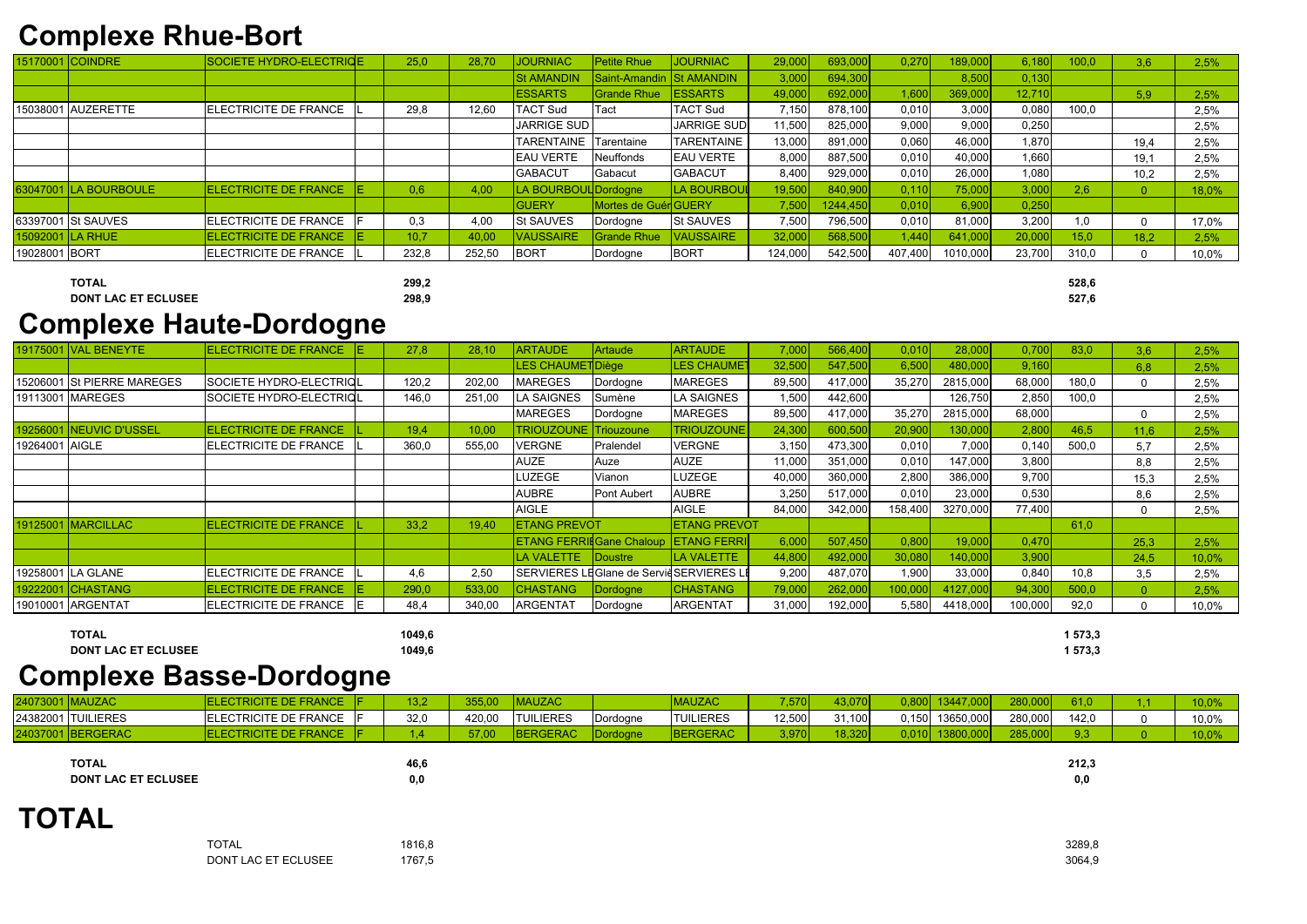# **ANNEXE 2 Cartes**

Carte  $n^{\circ}1$  : **Principaux** aménagements hydroélectriques dans la zone d'étude (centrales exploitées par EDF et SHEM)

Bilan des puissances installées des principaux Carte  $n^{\circ}2$  : aménagements hydroélectriques par sous-bassins

Carte  $n^{\circ}3$  : **Bilan** des productibles des principaux aménagements hydroélectriques par sous-bassins

Carte  $n^{\circ}4$  : Cours d'eau classés « à migrateurs »

Carte  $n^{\circ}5$  : Cours d'eau classés rivières réservées

Carte  $n^{\circ}6$  : Cours d'eau patrimoniaux (provisoire)

Carte  $n^{\circ}$  ?: **Potentiel** théorique **des** nouveaux aménagements

Carte  $n^{\circ}8$  : des nouveaux aménagements **Potentiel** en prenant en compte le classement des rivières « réservées »

Comparaison des différents potentiels avec Carte  $n^{\circ}9$  : l'existant

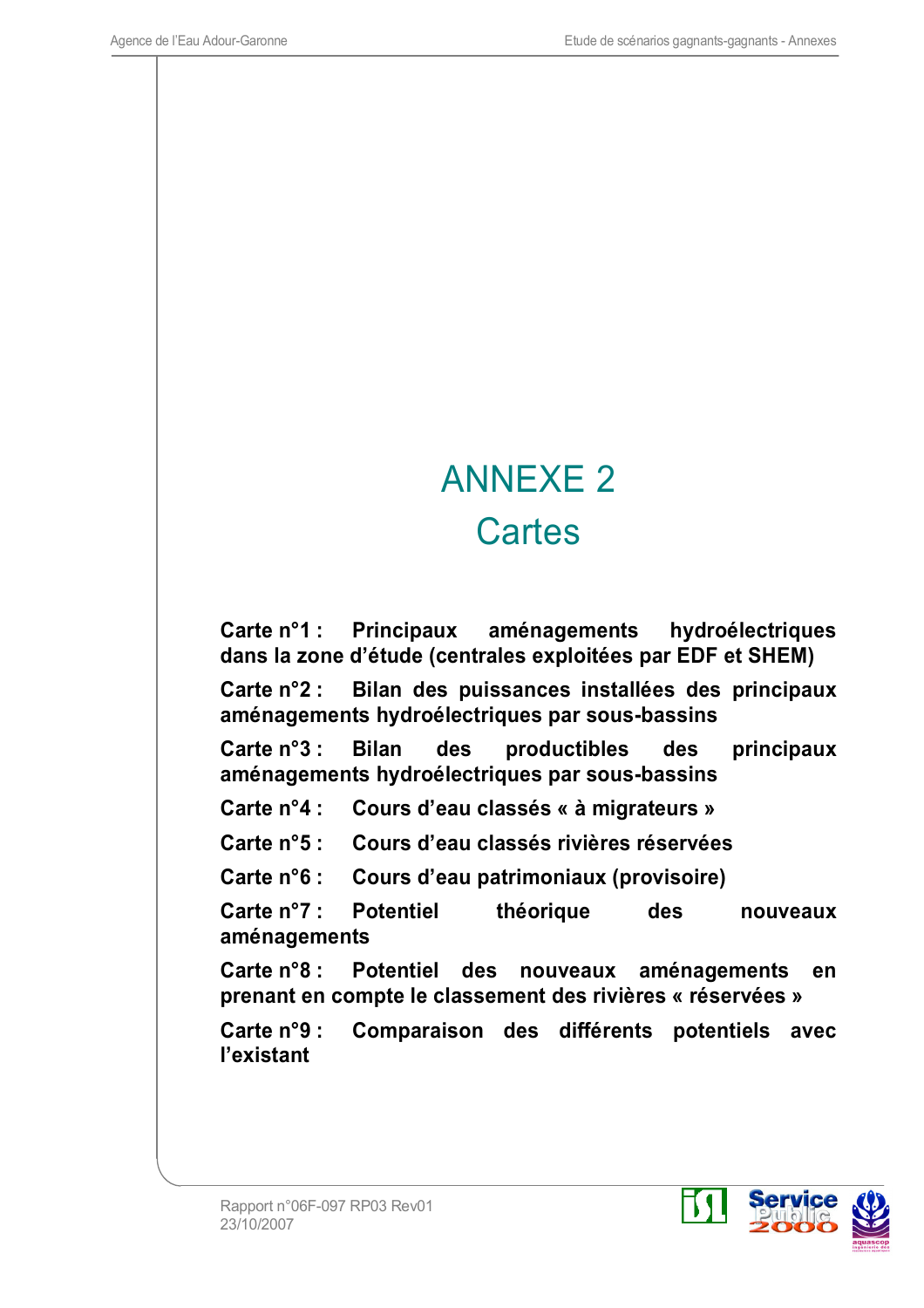

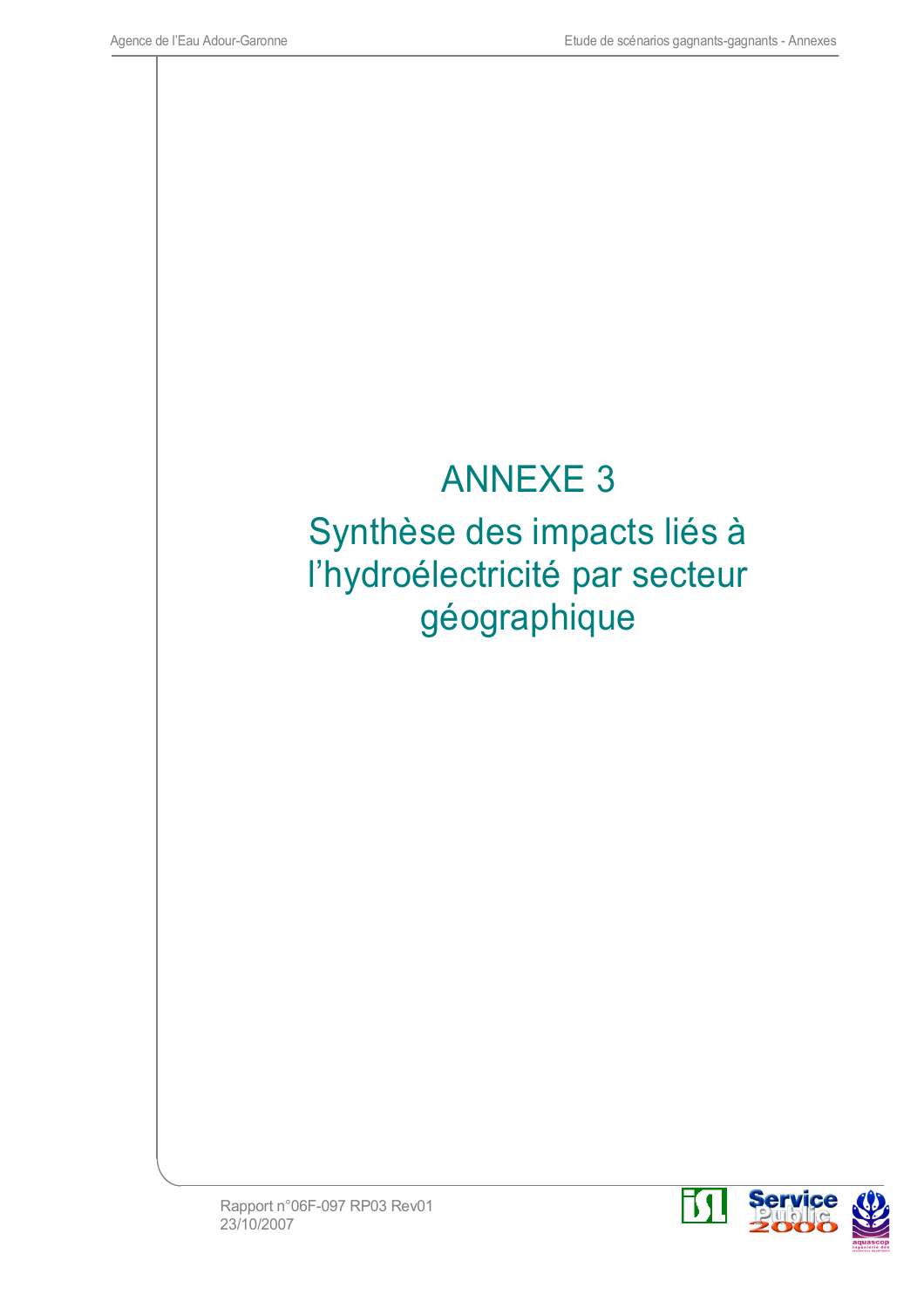#### Synthèse des impacts par secteur

| Sous-secteur:                              | Dordogne                         | Affluents de la Dordogne                                         |
|--------------------------------------------|----------------------------------|------------------------------------------------------------------|
| Dordogne amont et Rhue-Bort                | 37 km                            |                                                                  |
| Hydroélectricité                           | <b>MOYEN</b>                     | <b>FORT</b>                                                      |
|                                            | éclusées                         | éclusées                                                         |
|                                            |                                  | débit réservé                                                    |
|                                            |                                  | succession longs plans d'eau                                     |
|                                            |                                  | obstacle amont/aval                                              |
| Autres pressions                           | faible                           | faible                                                           |
| <b>MEFM</b>                                | Oui (12 km soit 32 %)            | Oui (47 km)                                                      |
| Secteur naturel (non ou peu                | non                              | 103 km dont                                                      |
| anthropisé)                                |                                  | Jarrige, Etoile, Rhue amont,<br>Santoire amont, Tarentaine amont |
| Sous-secteur:                              | <b>Dordogne</b>                  | Affluents de la Dordogne                                         |
| <b>Haute Dordogne</b>                      | 83 km                            |                                                                  |
| Hydroélectricité                           | <b>FORT</b>                      | <b>MOYEN</b>                                                     |
|                                            | éclusées                         | débit réservé                                                    |
|                                            | débit réservé                    | obstacles amont/aval                                             |
|                                            | succession longs plans d'eau     |                                                                  |
|                                            | obstacle amont/aval              |                                                                  |
| Autres pressions                           | faible                           | faible                                                           |
|                                            |                                  | Pollutions ponctuelles (Diège,<br>Labiou)                        |
| <b>MEFM</b>                                | Oui (4,4 km soit 5 %)            | Oui (56 km)                                                      |
| Secteur naturel (non ou peu                | non                              | 130 km dont                                                      |
| anthropisé)                                |                                  | Sumène amont, Auze, Sarsonne,<br>Gagnoux,                        |
| Sous-secteur:                              | <b>Dordogne</b>                  | Affluents de la Dordogne                                         |
| <b>Moyenne Dordogne</b>                    | 163 km                           |                                                                  |
| Hydroélectricité                           | <b>FORT</b> (impact des ouvrages | <b>FAIBLE</b>                                                    |
|                                            | amont)                           | obstacles amont/aval                                             |
|                                            | éclusées                         |                                                                  |
| Autres pressions                           | faible                           | faible                                                           |
|                                            |                                  | Pollutions ponctuelles (Bléou)                                   |
| <b>MEFM</b>                                | Oui (95 km soit 58 %)            | Oui (60 km)                                                      |
| Secteur naturel (non ou peu<br>anthropisé) | non                              | Bave: 17 km                                                      |

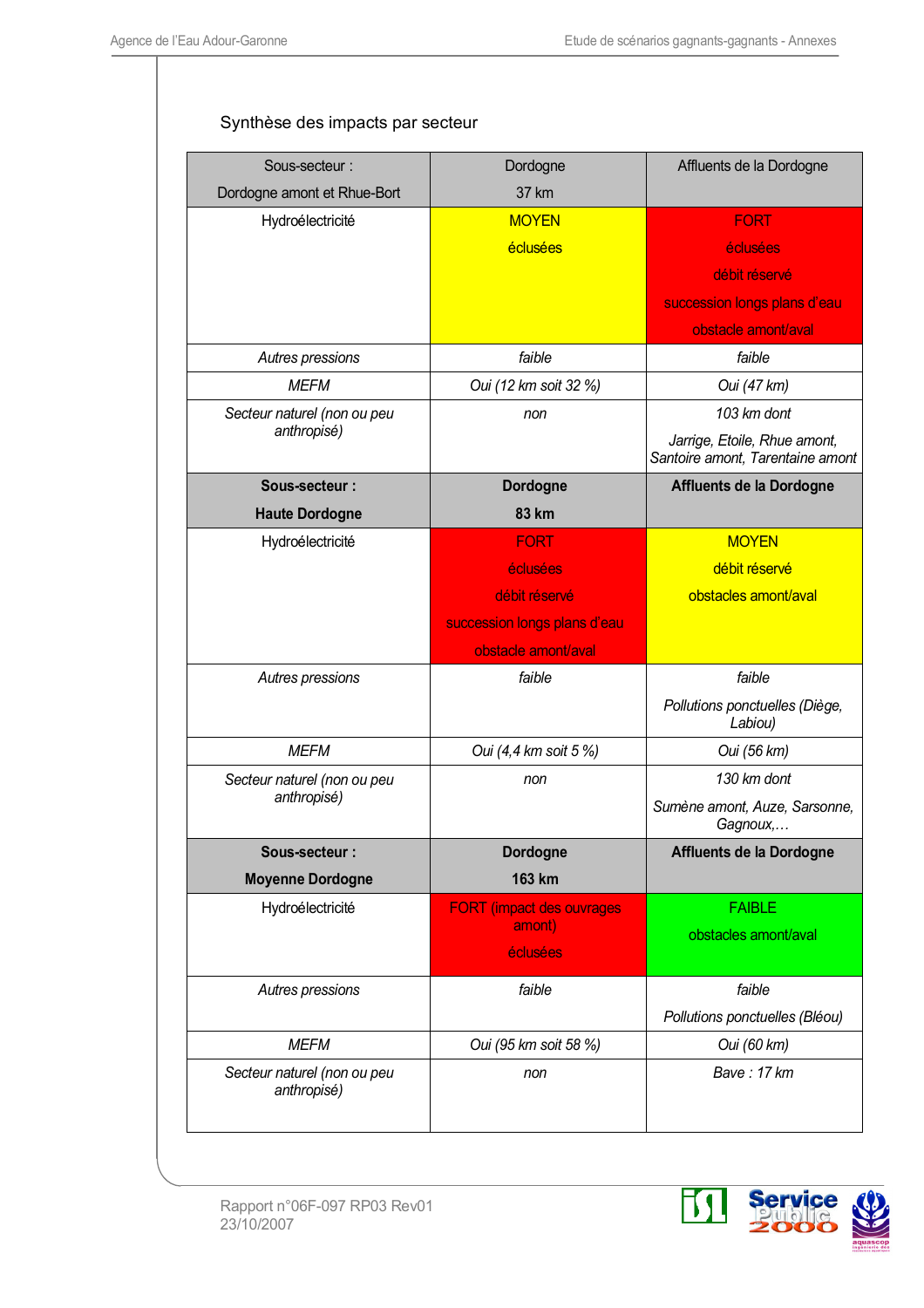| Sous-secteur:                              | <b>Dordogne</b>                                    | Affluents de la Dordogne                |
|--------------------------------------------|----------------------------------------------------|-----------------------------------------|
| Dordogne de la Vézère à Bergerac           | 46 km                                              |                                         |
| Hydroélectricité                           | <b>MOYEN</b>                                       | <b>FAIRLE</b>                           |
|                                            | obstacles amont/aval                               | obstacles amont/aval                    |
| Autres pressions                           | faible                                             | faible                                  |
|                                            |                                                    | Pollutions ponctuelles (Céou)           |
| <b>MFFM</b>                                | non                                                | Oui (20 km)                             |
| Secteur naturel (non ou peu<br>anthropisé) | non                                                | $\tilde{?}$                             |
| Sous-secteur:                              | <b>Maronne</b>                                     | <b>Affluents de la Maronne</b>          |
| <b>Maronne</b>                             | 93 km                                              |                                         |
| Hydroélectricité                           | <b>FORT (50 km)</b>                                | <b>MOYEN</b>                            |
|                                            | éclusées                                           | débit réservé                           |
|                                            | succession longs plans d'eau                       | obstacles amont/aval                    |
|                                            | obstacle amont/aval                                |                                         |
| Autres pressions                           | faible                                             | faible                                  |
| <b>MEFM</b>                                | Oui (50 km soit 54 %)                              | Oui (18 km)                             |
| Secteur naturel (non ou peu                | 44 km (source au bge d'Enchanet)                   | 77 km dont                              |
| anthropisé)                                |                                                    | Bertrande, Doire, Bedaine               |
| Sous-secteur:                              | Cère                                               | Affluents de la Cère                    |
| Cère                                       | <b>110 km</b>                                      |                                         |
| Hydroélectricité                           | <b>FORT (60 km)</b>                                | <b>MOYEN</b>                            |
|                                            | éclusées                                           | débit réservé                           |
|                                            | débit réservé                                      | obstacles amont/aval                    |
|                                            | succession longs plans d'eau                       |                                         |
|                                            | obstacle amont/aval                                |                                         |
| Autres pressions                           | <b>FORT</b>                                        | <b>FORT</b>                             |
|                                            | Rejets urbains et industriels région<br>d'Aurillac | Pollutions de la Jordanne               |
| <b>MEFM</b>                                | Oui (47 km soit 43 %)                              |                                         |
| Secteur naturel (non ou peu<br>anthropisé) | non                                                | 26 km : Jordanne amont, Orgues<br>amont |
| Sous-secteur :                             | Vézère                                             | Affluents de la Vézère                  |
| Vézère amont                               | 126 km                                             |                                         |
| Hydroélectricité                           | <b>FORT</b>                                        | <b>FAIBLE</b>                           |
|                                            | éclusées                                           | obstacles amont/aval                    |



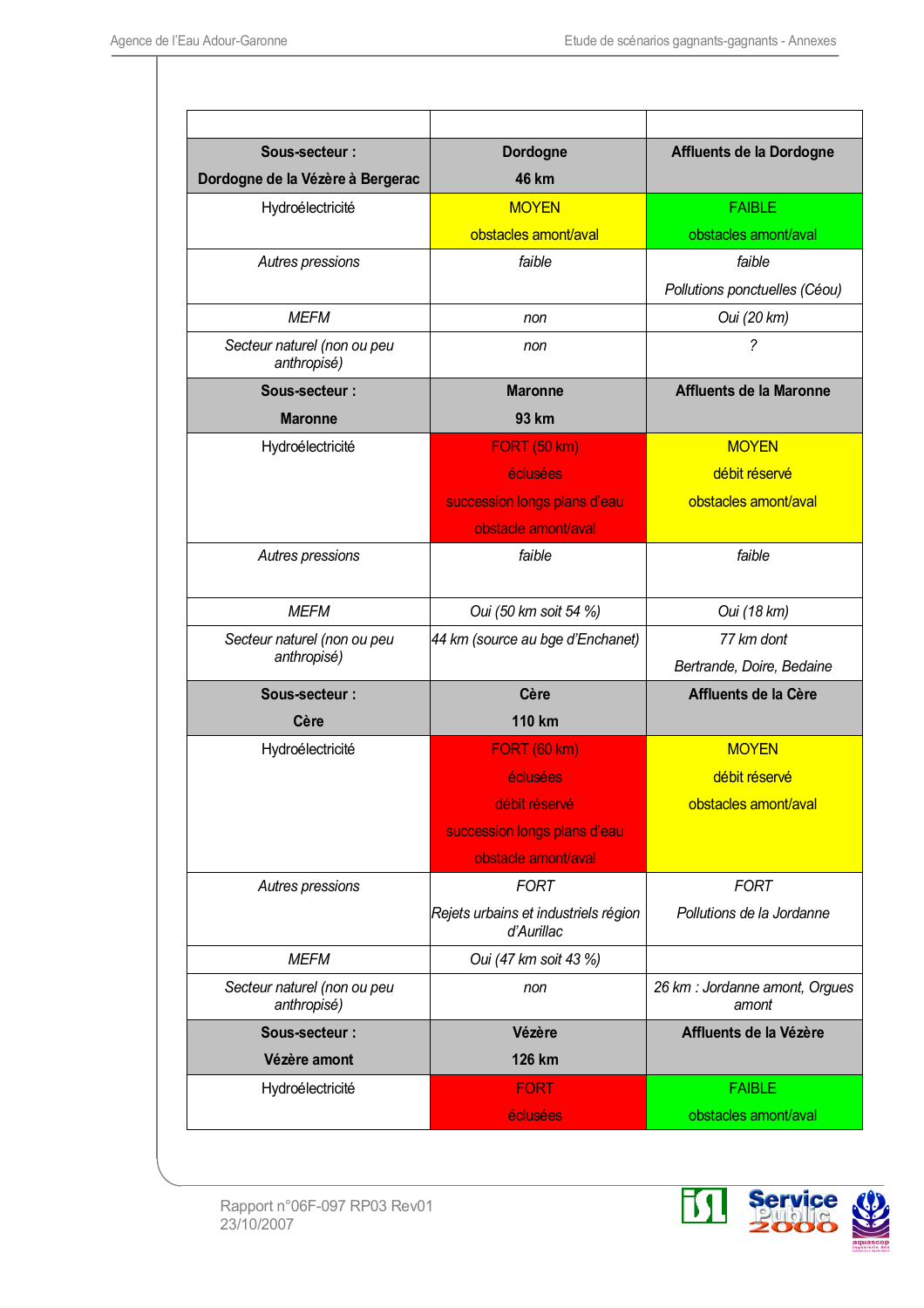|                                            | débit réservé                                              |                                 |  |
|--------------------------------------------|------------------------------------------------------------|---------------------------------|--|
|                                            | succession longs plans d'eau                               |                                 |  |
|                                            | obstacle amont/aval                                        |                                 |  |
| Autres pressions                           | faible                                                     | faible                          |  |
|                                            |                                                            | Pollutions ponctuelles (Roseix) |  |
| <b>MEFM</b>                                | Oui (61 km soit 48 %)                                      | 2                               |  |
| Secteur naturel (non ou peu<br>anthropisé) |                                                            | Soudaine amont: 3,8 km          |  |
| Sous-secteur:                              | Vézère                                                     | Affluents de la Vézère          |  |
| Vézère aval                                | 85 km                                                      |                                 |  |
| Hydroélectricité                           | <b>FAIBLE</b>                                              | <b>FAIBLE</b>                   |  |
|                                            | éclusées (effets bges amont)                               | obstacles amont/aval            |  |
|                                            | obstacles amont/aval                                       |                                 |  |
| Autres pressions                           | <b>FORT</b>                                                | faible                          |  |
|                                            | Rejets urbains et industriels région<br>de Brive           | Pollutions ponctuelles          |  |
| <b>MEFM</b>                                | Oui (21 km soit 25 %)                                      | Oui (28 km)                     |  |
| Secteur naturel (non ou peu<br>anthropisé) | non                                                        | Logne: 14 km                    |  |
| Sous-secteur:                              | Corrèze                                                    | Affluents de la Corrèze         |  |
| Corrèze                                    | 113 km                                                     |                                 |  |
| Hydroélectricité                           | <b>FAIBLE</b>                                              | <b>FAIBLE</b>                   |  |
|                                            | obstacles amont/aval                                       | obstacles amont/aval            |  |
| Autres pressions                           | <b>FORT</b>                                                | faible                          |  |
|                                            | Rejets urbains et industriels<br>régions de Tulle et Brive |                                 |  |
| <b>MEFM</b>                                | Oui (24 km soit 21 %)                                      | Oui (28 km)                     |  |
| Secteur naturel (non ou peu<br>anthropisé) | non                                                        |                                 |  |

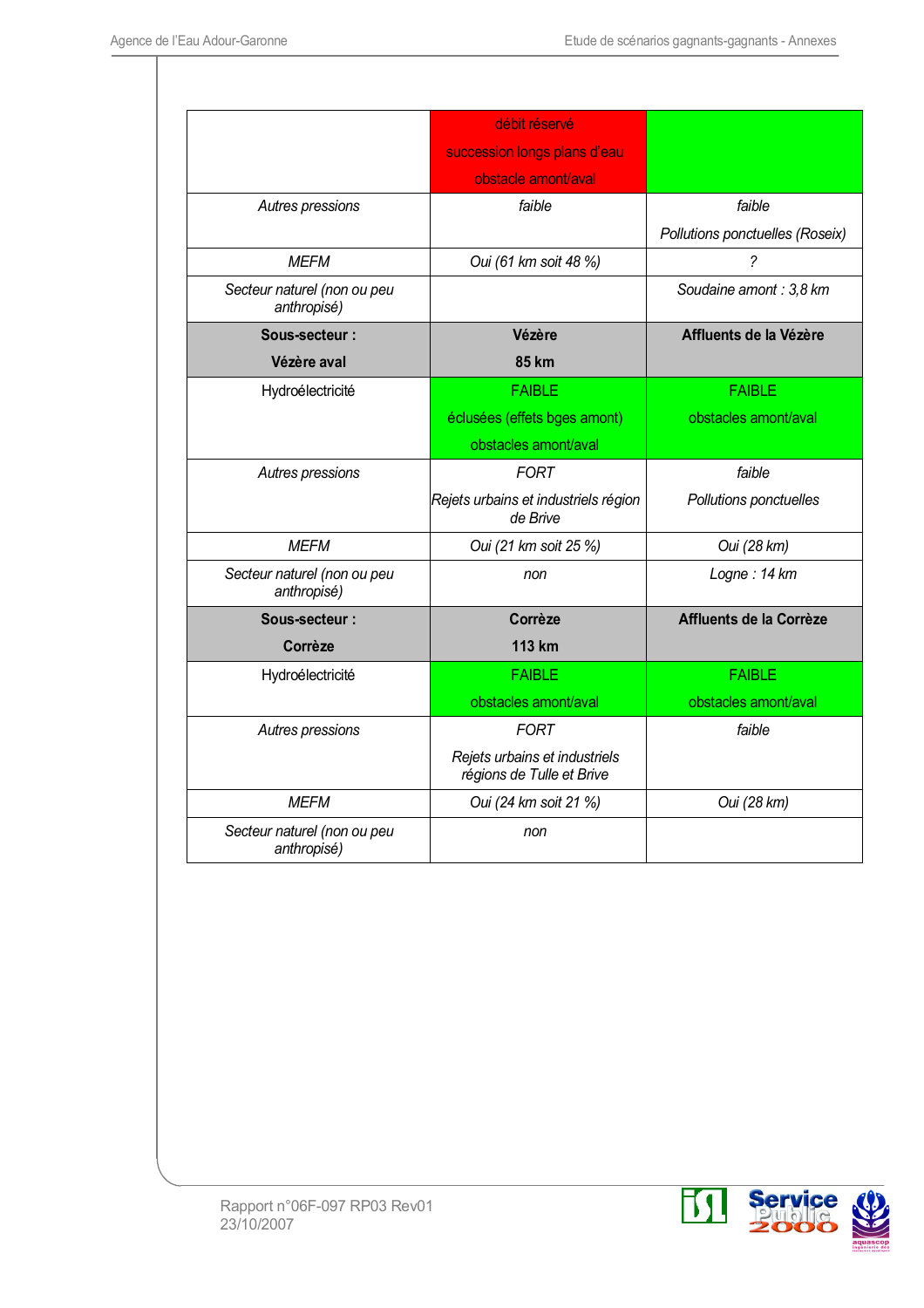#### **ANNEXE 4**

Récapitulatif des composantes énergétiques et environnementales étudiées pour la construction des scénarios